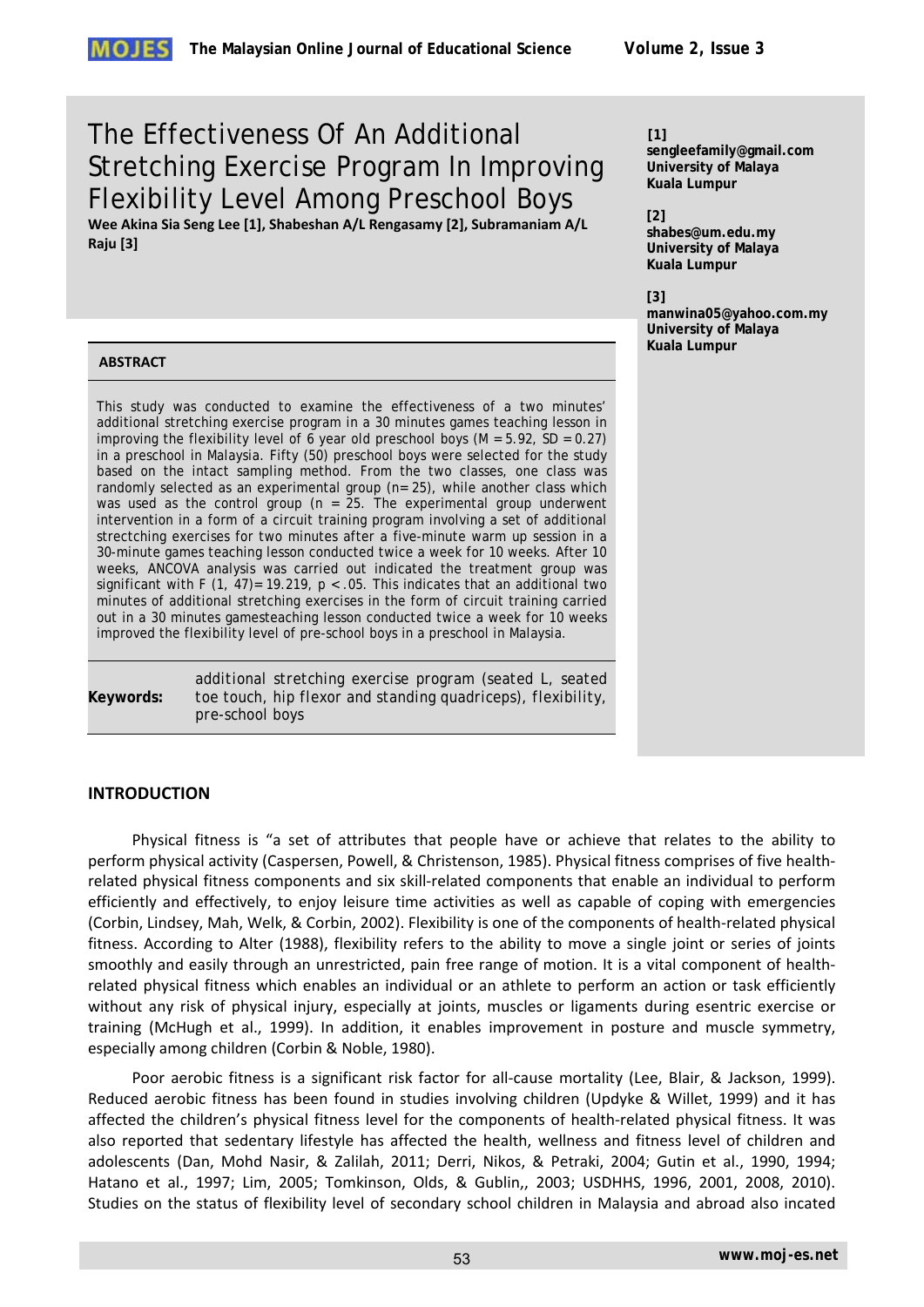

that the average of the score obtained was lower than the mean score. (Aida Al- Awamleh, 2010; Balakrishnan, 2003; Ignico & Mahon, 1995; Kamenka, Bijana, T. V., & Manuela, 2008; Kostic, Miletic, Jocic, & Uzunovic, 2003; Kasmini et al., 1997; Rengasamy, 2003, 2006, 2008; Singh, 2005; Sinnapan, 2006). If necessary measures are not taken in the early stages to enhance the flexibility level, the students would be at high risk in getting posture and muscle injuries (Alter, 1988; Corbin & Noble, 1980; McHugh et al., 1999; USDHHS, 2001).

Effective educational programs and sufficient knowledge on physical fitness should to be given priority at school level to promote and encourage the students' participation in physical activities (Wallhead & Buckworth, 2004). Various intervention programs were conducted at either primary or secondary schools to enhance the component of flexibility as well as the other physical fitness components (Baquet, Berthoin, Gerbeaux, & Praagh, 2001; Bowen, Jenson, & Clark, 2004; Derri et al., 2004; Dragicevick, Hill, Hopkins, & Walker, 1987; Faigenbaum & Pollock, 1999; Hamlin, Ross, & Sang, 2002; Hetrik, Maziekas, Cole, & Le Mura, 2002; Ignico & Mahon, 1995). Besides that, intervention programs in the form of additional stretching exercise program had shown desired improvement for the component of flexibility among preschool children. (Aida Al- Awamleh, 2010; Kamenka et al., 2008; Kostic et al., 2003; P. Sainz De Brada, 2006; Sasa Krstulovic, Mladen Kvesic, & Mirsad Nurkic, 2010; Seyed Sajad Hosseini, Mehriyeh Panahi, Zinab Naghilo, & Leila Darzi Ramandi, 2011).

In Malaysia, intervention programs conducted during Physical Education sessions indicated positive effect on the component of flexibility among secondary school students (Arujunan, 2006; Balakrisnan, 2003; Palaniappan, 2007; Rengasamy, 2008, 2012) and in primary schools located in urban areas (Sinnapan, 2006). However, research on the effectiveness of intervention programs in improving the component of flexibility among preschool boys is yet to be reported in Malaysia. This is due to the fact that previous researches were focused on targeted groups of primary and secondary students in urban areas and very little is known about flexibility among preschool children. Therefore, the current researcher intended to investigate the effectiveness of a 2 minutes' additional stretching exercise program *(seated L, seated toe touch, hip flexor* dan *standing quadriceps)* introduced within a 30 minutes games session twice a week over a period of 10 weeks in improving the flexibility level of preschool boys in a preschool in Malaysia.

## **'General Adaptation Syndrome' (GAS) Theory**

This study is based on the theory called *General Adaptation Syndrome* (GAS), invented by Hans Selye, a Hungarian scientist. Selye defined stress as the state manifested by a specific syndrome which consists of all the nonspecifically induced changes within a biological system (Selye, 1956). The *Gas* theory consists of three stages; alarm phase, resistance phase and exhaustion phase*.* 

During the alarm phase, a stressor disturbs homeostasis. The brain subconsciously perceives the stressor and prepares the body either to fight or to run away, a response usually known as the fight or flight response (Martini & Bartholomew, 2000). The hypothalamus, a section of the brain, functions as the control center and determines the overall reaction to stressors. When the hypothalamus perceives that extra energy needed to fight a stressor, it stimulates the adrenal glands to release the hormone epinephrine that causes more blood to be pumped with each beat of the heart, dilates the air sacs in the lungs to increase oxygen intake, increases the breathing rate, stimulates the liver to release more glucose, and dilates the individuals to improve visual sensitivity. The body is then poised to act immediately.

The resistance phase of the general adaptation syndrome begins almost immediately after the alarm phase starts. During the stage of resistance, the body begins to repair the damage caused by the demands of the activity that is in process. The physiological response to a stressor begins the process of adaptation. During this process, the organisms' defense mechanisms fight to gain resistance. This is known as adaptation and is characterized by elevated levels of homeostasis. The changes and adaptation that take place reduce the reaction towards the stressor eventually improves the performance.

In the exhaustion phase of the general adaptation syndrome, the physical and psychological energy used to fight a stressor would have been depleted. This is due to the fact that an individual undergoing the stress would plateau or experience mal adaptation when the stimulus is continuous during the exhaustion phase as the body has run out of reserve energy and immunity. At this stage, the individual would be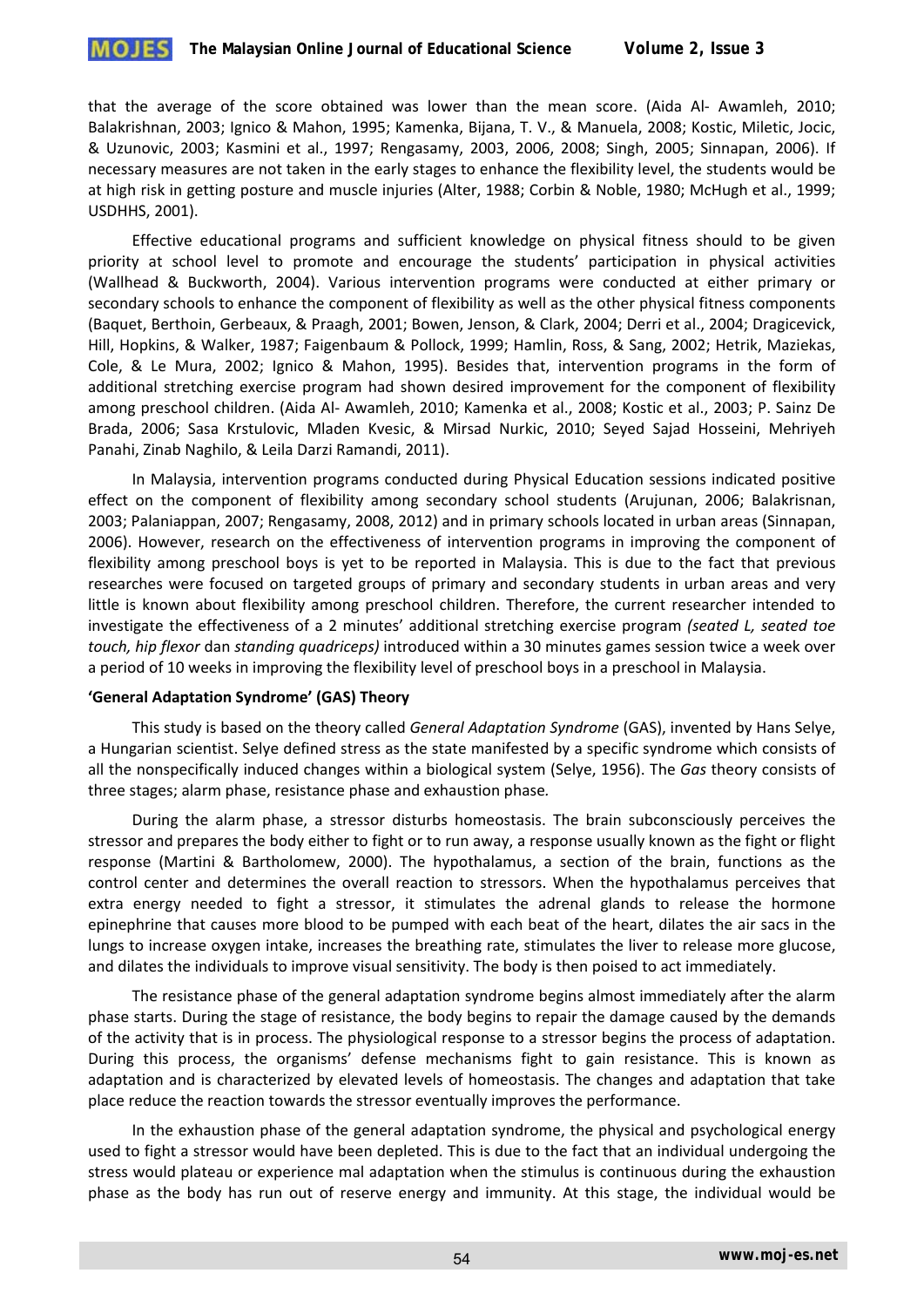exhausted and in a state to collapse as his stress tolerance is decreased by the low sugar level in his blood. So, the individual would have mental and physical exhaustion that would not favour adaptation to take place. The performance will decline tremendously and possibility for traumatic injuries would be high (Martini & Bartholomew, 2000).

The intervention program used in the current study was in the form of two minutes' additional stretching exercise program that included *Seated L, Seated Toe Touch, Hip Flexor* and *Standing Quadriceps".*  It was introduced immediately after the warming up session during a 30 minutes games session that was held twice a week. The program emphasized two vital training principles; intensity and overload principles that focused on the progressive increase of the load and intensity through the application of the GAS theory.

Each of the *Seated L*, *Seated Toe Touch*, *Hip Flexor* and *Standing Quadiceps* exercises were performed for 10 seconds respectively and after each exercise, 5 seconds of rest was provided. As the additional exercises increased the intensity level for the duration of two minutes, it was regarded as the stressor that disturbs homeostasis during the alarm stage. Thus, it would cause necessary changes to the physiology system of the 6 year old pre-school boys selected for the study.

In this study, the intervention program was conducted twice a week over a period of 10 weeks. The two minutes' additional stretching exercise program which was introduced immediately after the 5 minutes' warming up session would provide the stress needed to bring the desired changes in the 6 year old pre-school children's body system. This is due to the fact that the pre-school boys would continue with their games with training drills for 10 minutes followed by group activity and mini games respectively for 5 minutes each. These activities would involve a lot of moderate to vigorous activities that will enhance the intensity level as well as giving sufficient stress on the 6 year old pre-school children's physiology level.

After going through the additional stretching exercise program, the 6 year old pre-school children would enter the resistance stage where adaptation would take place. In this 10 week long study, the emphasis was on adapting the alarm and resistance stage of the GAS theory to examine the effectiveness of a two minutes' additional stretching exercise program introduced in a 30 minutes game that was held twice a week in improving the flexibility level of 6 year old preschool boys.

## **METHODOLOGY**

This is a quantitative study opted for quasi-experimental design with the adoptation of pretest and posttest (Gay, 1992). 50 preschool boys aged 6 (M = 5.92, *SP* = 0.27) from a preschool in Malaysia were deployed for the study. Two preschool classes were randomly selected and randomly assigned intact for the experimental and the control group. The experimental group consisted of 25 (*n=25*) boys, and the control group consisted of another 25 (*n=25*) boys respectively. Both the experimental and control groups underwent regular 30 minutes' games session twice a week for a period of 10 weeks. However, the experimental group underwent the additional 2 minutes' stretching exercise program in the form of circuit training immediately after the warming up session during the 30 minutes games sessions twice a week over the 10 weeks' duration.

## **Instrumentation**

Sit and Reach Test instrument was used to examine the effectiveness of the 2 minutes' additional stretching exercise intervention program introduced during the 30 minutes' games session conducted twice a week for 10 weeks in improving the flexibility level of pre-school boys in a preschool in Malaysia. A specially constructed box was used and this protocol was supported in studies by Faigenbaum and Pollock (1999). The reported validilty was at .80 and .90 (Jackson & Baker, 1986) whereas the reliability was .70 or higher as reported by Jackson and Lanford (1989). A pilot study conducted on 25 preschool boys with similar characteristics indicated that the reliability of the instrument used was at .90. Chua (2009) stressed that pilot studies would be essential in providing sufficient training for the researchers to conduct their actual studies effectively later.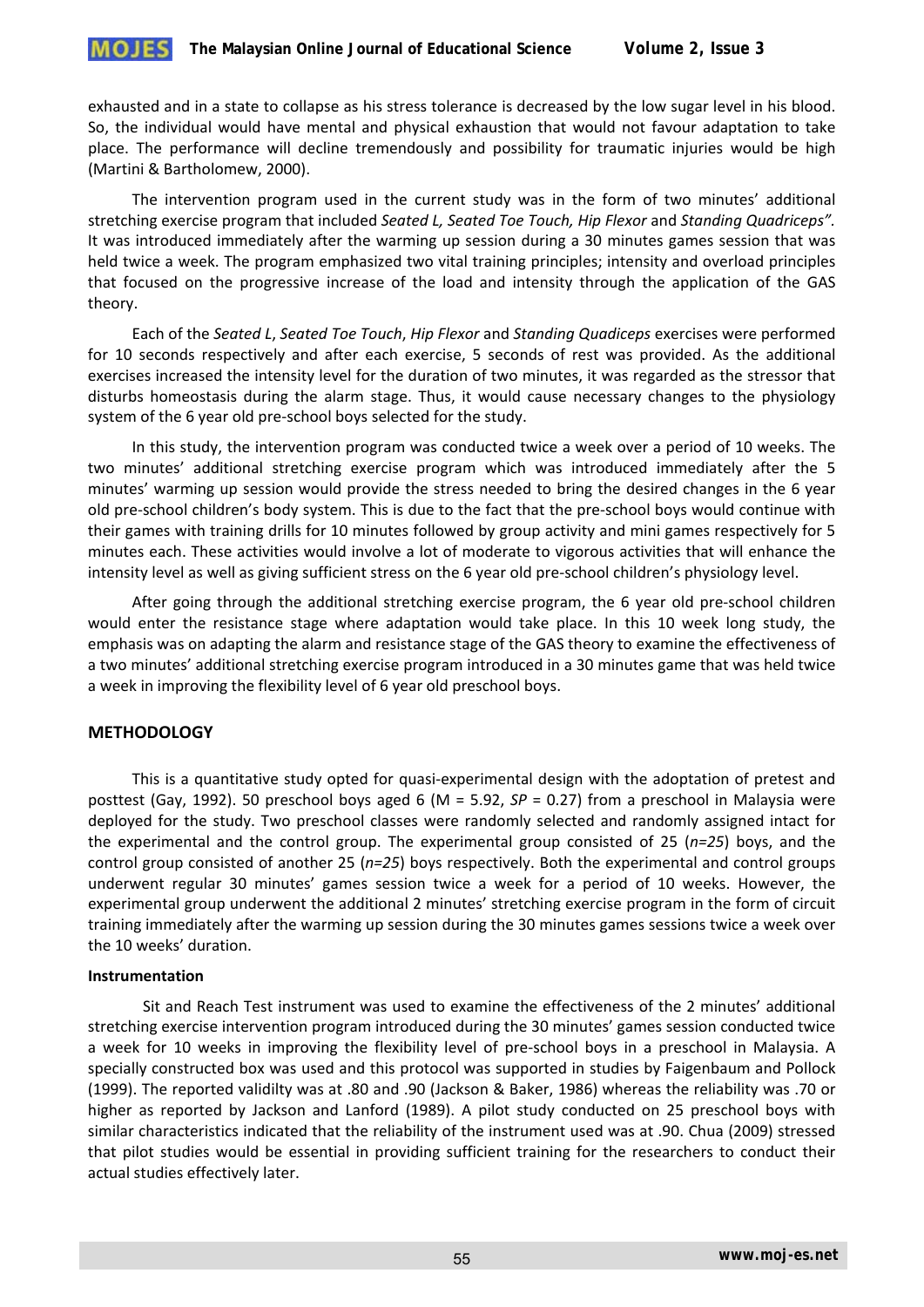

#### **Procedures**

Consent letters to carry out the study was obtained from Educational Planning and Policy Research Department (EPRD) in Ministry of Education of Malaysia (MOE). The subjects were recruited on voluntary basis and the parents consent was obtained as all the samples of the study were underaged. After being briefed, the samples from both the experimental and control groups began the session with warm up activity for 5 minutes. Then the pre-test was conducted. The subjects placed their feet flat against the end of the board. The knees were fully extended and the feet were shoulder width apart. The test was performed by the samples extending the arms forward with one hand placed on top of the other hand. The samples reached directly forward, palms down, along the measuring scale and held the position of maximum reach for at least two seconds. 3 trials were given for all the samples and the farthest point reached is measured to the nearest centimeter. Yardstick and masking tape were used together with the sit and reach box to collect the data of the preschool boys. Data obtained was recorded in the score form provided.

After the pre-test was carried out, the control group underwent the regular 30 minutes' games session that was divided into several sections beginning with 5 minutes' warm up session involving jogging and stretching activities. It was followed by skill learning section where the actual learning of a skill took place progressively. Then, a mini game section and cooling down section were carried out to complete the 30 minutes lesson twice a week for 10 weeks. On the other hand, the experimental group underwent the 2 minutes' additional stretching exercises in the form of circuit training immediately after the 5 minutes' warming up section. Apart from that, the experimental group underwent all other sections such as skill learning section, mini game section and cooling down section similarly to the control group, twice a week for 10 weeks. After 10 weeks, a post-test, which was similar to the pre-test, was conducted and data of the samples from both the control and experimental groups was collected.

## **Treatment**

A set of additional stretching exercises for 2 minutes in the form of circuit training was introduced for the samples of the experimental group immediately after the warming up session during the 30 minutes games session that was conducted twice a week for 10 weeks. The samples of the experimental group were divided into 4 small groups in order to be located at the 4 stations labelled by the teacher earlier. At each station, the samples had to do a particular stretching exercise before they moved to the other stations one after another to undergo the stretching exercises according to the teacher's instruction.

After going through the warming up section and the additional 2 minutes' stretching exercises, the samples in the experimental group underwent skill learning section, mini game section and cooling down section to complete the 30 minutes games session. The additional 2 minutes' stretching exercise set was labelled according to the stations as stated below:

- 1. Seated L (for 10 seconds followed by 5 seconds of rest and continued for 10 seconds and 5 seconds of rest)
- 2. Seated Toe Touch (for 10 seconds followed by 5 seconds of rest and continued for 10 seconds and 5 seconds of rest)
- 3. Hip Flexor (for 10 seconds followed by 5 seconds of rest and continued for 10 seconds and 5 seconds of rest)
- 4. Standing Quadiceps (for 10 seconds followed by 5 seconds of rest and continued for 10 seconds and 5 seconds of rest)

## **Data Analysis**

Data obtained was analyzed using *Statistical Package of Social Science (SPSS)*, version 19.0. According to Mohd Majid Konting (2009), statistical analysis using SPSS produces fast and accurate calculation. After the additional 2 minutes of stretching exercise program *(seated L, seated toe touch, hip flexor and standing quadriceps)* was conducted during the 30 minutes' games session for 10 weeks, analysis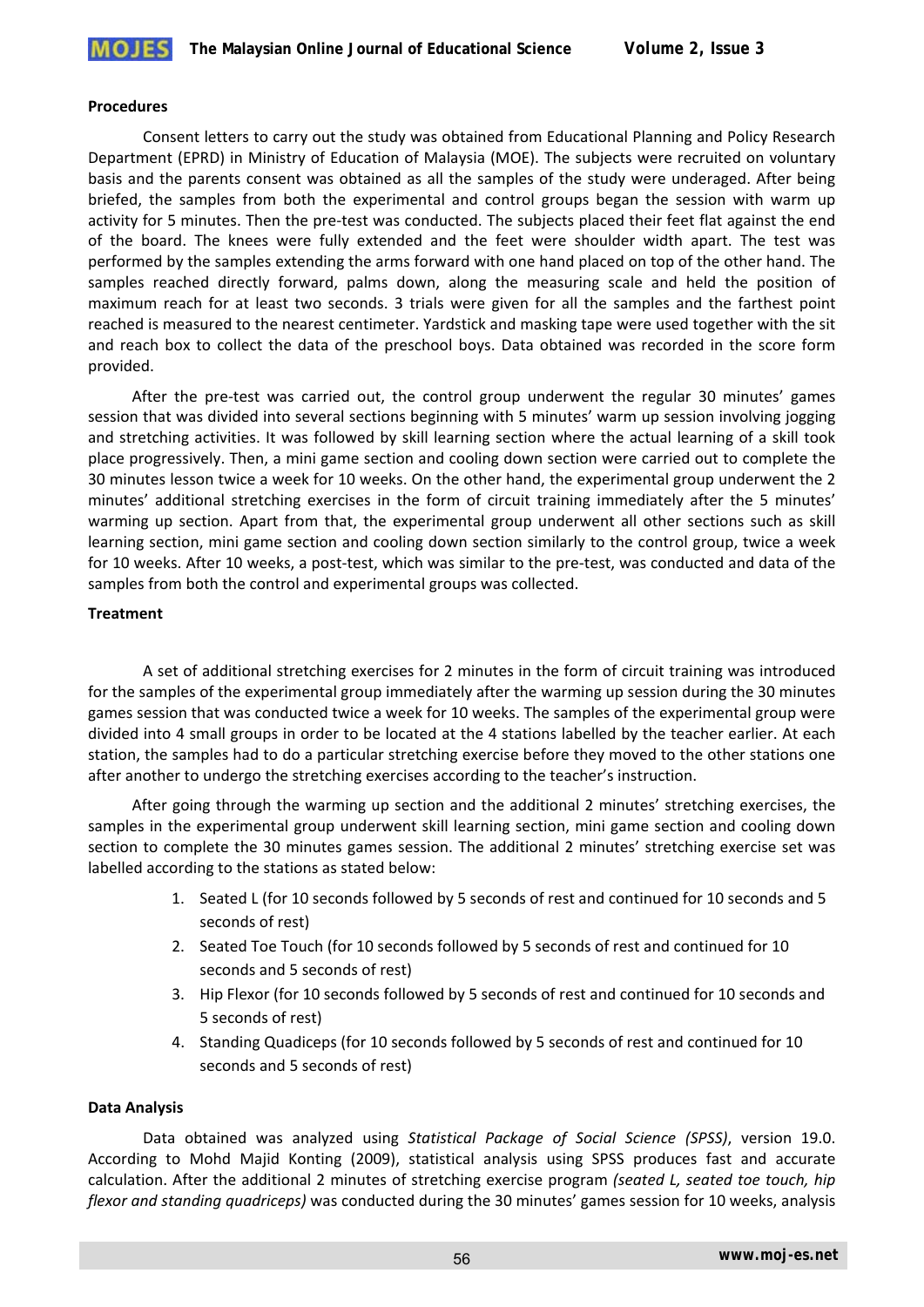

of ANCOVA was used to determine the differences between the control and experimental groups from a preschool in Malaysia.

## **RESULTS**

The descriptive analysis indicated that the samples from a preschool in Malaysia who underwent the 2 minutes' additional stretching exercises in a 30 minutes' games session conducted twice a week for 10 weeks were with the mean age of (M = 5.92, *SD* = 0.27). The maximum age of the samples was 6 whereas the minimum age was 5.

| Variable         |       |          | <b>Experimental Group</b> |          | <b>Control Group</b> |  |  |
|------------------|-------|----------|---------------------------|----------|----------------------|--|--|
|                  |       | $(n=25)$ |                           |          | $(n=25)$             |  |  |
|                  |       | Pre-Test | Post-Test                 | Pre-Test | Post-Test            |  |  |
| Flexibility (cm) | Mean  | 23.4     | 26.63                     | 22.07    | 22.98                |  |  |
|                  | SD    | 2.64     | 2.89                      | 2.76     | 3.34                 |  |  |
|                  | Range | 10       | 12.5                      | Q        | 13                   |  |  |

Table 1 showed the descriptive analysis of the raw data of the pre-test and post-test score obtained by the preschool boys in the experimental and control group respectively. The analysis indicated that the pre-test mean score for the experimental group was 23.4cm with the standard deviation of 2.64cm. The range for the experimental group's pre-test score was 10cm. After undergoing the 10 weeks intervention program, the experimental group's post-test mean score increased to 26.63cm with the standard deviation of 2.89cm. The range for the experimental group's post-test score was 12.5cm. On the other hand, the pretest mean score for the control group was 22.07cm with the standard deviation of 2.76cm. The range for the control group's pre-test score was 9cm. After undergoing the regular 30 minutes' games session without any intervention programs for 10 weeks, the control group's post-test mean score increased to 22.98cm with the standard deviation of 3.34cm. The range for the control group's post-test score was 13cm.

ANCOVA was utilized in the present study as the design employed was a quasi experimental design with intact sampling method. Data were analyzed for normality using the test for skewness and kurtosis. The data indicated that the groups were approximately normally distributed. Further, linearity and regression slopes assumption for ANCOVA were met. The level of confidence was set at .05 for the statistical analysis. To ascertain the effect of the treatment between the experimental and the control group, ANCOVA was computed using the posttest score of both groups as the dependent score and the pretest score as the covariate. Effect size was calculated for each comparison using Cohen's delta to evaluate the size of mean differences.

| Variable         |      | <b>Experimental Group</b> |           |               | <b>Control Group</b> |           |               |
|------------------|------|---------------------------|-----------|---------------|----------------------|-----------|---------------|
|                  |      | $(n=25)$                  |           |               | $(n=25)$             |           |               |
|                  |      | Pre-Test                  | Post-Test | Adjusted Mean | Pre-Test             | Post-Test | Adjusted Mean |
| Flexibility (cm) | Mean | 23.4                      | 26.63     | 24.81         | 22.07                | 22.98     | 22.73         |
|                  | SD   | 2.64                      | 2.89      |               | 2.76                 | 3.34      |               |

**Table 2 Mean, Standard Deviation dan Adjusted Mean**

Table 2 indicated the adjusted post-test mean scores of the experimental and the control groups respectively for the component of flexibility. The mean was adjusted to 24.81cm for the experimental group whereas for the control group it was adjusted to 22.73cm.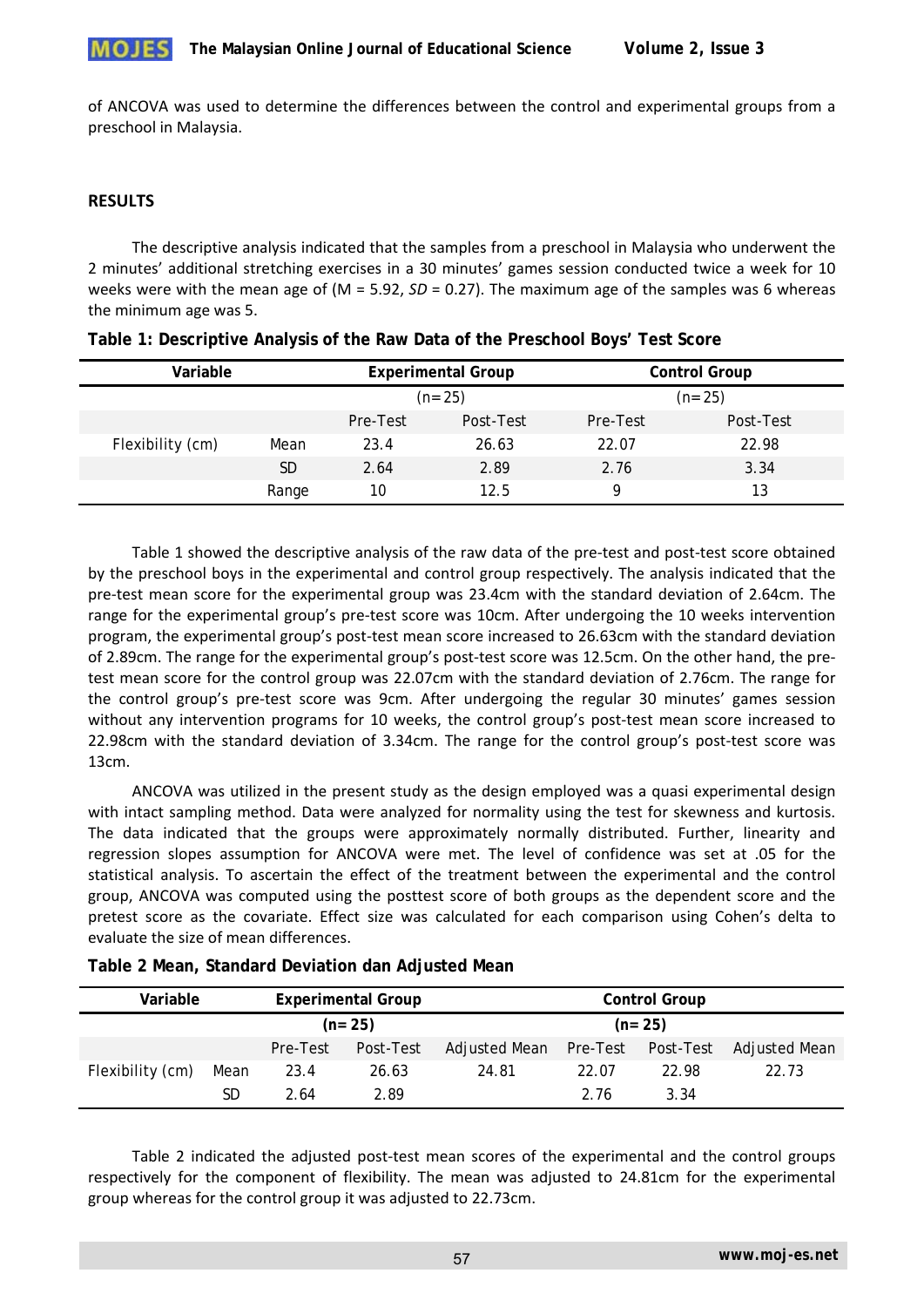| Source                 | SS       | df | <b>MS</b> |           | ES    |
|------------------------|----------|----|-----------|-----------|-------|
| Flexibility(cm)        |          |    |           |           |       |
| Pre-test               | 303.923  |    | 303.923   | $85.57*$  | 0.645 |
| Group                  | 68.262   |    | 68.262    | $19.219*$ | 0.29  |
| Error                  | 166.933  | 47 |           |           |       |
| Total                  | 31405.37 | 50 |           |           |       |
| <b>Corrected Total</b> | 637.496  | 49 |           |           |       |
| * $p < .05$            |          |    |           |           |       |

|  | Table 3: Analysis of ANCOVA For the Component of Flexibility |  |
|--|--------------------------------------------------------------|--|
|  |                                                              |  |

Table 3 showed the analysis of *ANCOVA* of the experimental and control groups for the component of flexibility among the preschool boys in a selected preschool in Malaysia. The analysis concluded that there was a significant difference between the experimental and control group, *F* (1,47)= 19.219, *p < .05; cohen d=0.29*.

## **DISCUSSION**

The findings had indicated that the intervention program in the form of 2 minutes' additional stretching exercise program (*Seated L, Seated Toe Touch,* H*ip Flexor and Standing Quadriceps)* introduced immediately after the warming section during a 30 minutes' games teaching lesson conducted twice a week was able to improve the flexibility level among the preschool boys from a selected preschool in Malaysia. This finding is consistent with studies abroad and locally that indicated that intervention programs in the form of additional exercises would enhance the flexibility level of preschool children (Aida Al- Awamleh, 2010; Kamenka et al., 2008; Rengasamy, 2012; Sasa Krstulovic et al., 2010; Seyed Sajad Hosseini et al., 2011; Sinnapan, 2006).

As a whole, this current study indicates that 2 minutes of additional stretching exercises in the form of circuit training in a 30 minutes games conducted twice a week for 10 weeks improved the flexibility level of pre-school boys in a preschool in Malaysia. The significant result in the present study can be attributed to the treatment and exercises in warm-up, treatment, class activity and the cool-down session. In the present study, the warm-up session was included, prior to the treatment and teaching unit. During the warm-up sessions, specific stretching exercises such as seated L and seated toe touch were also included. The treatment in the study was carried out two minutes twice a week compared to four minutes twice as repoted in studies by Siannapan (2006). These specific exercises included in the treatment and the warmup session targeted the specific muscle groups of the hamstring and abdominal section. This would have increased the training volume and indirectly enhanced flexibility. The present study indicates that the warm-up session, exercises in treatment, games activities and cool-down activities did give sufficient stimulus to stress and stretch these muscle groups. The increased repetitions or training volume to the lower back and hamstring group of muscles may had an effect on the abdominal muscle groups. Considering the increased training volume to enhance health- related fitness components as shown by the control group of subjects.

A similar study by Aida Al-Awamleh (2010) had introduced a gymnastic training program for the experimental group whereas the control group underwent free play. The result indicated that the improvement of flexibility level among the preschool children from the experimental group that underwent the gymnastic training was significant compared to the preschool children in the control group. There could be a posibality that the gymnastic intervention program used by Aida Al-Awamleh (2010) was in line with the ACSM's guidelines (ACSM, 1998) of training principles to improve the component of flexibility. This is due to the fact that her findings had similarity with the current study in which the current study had also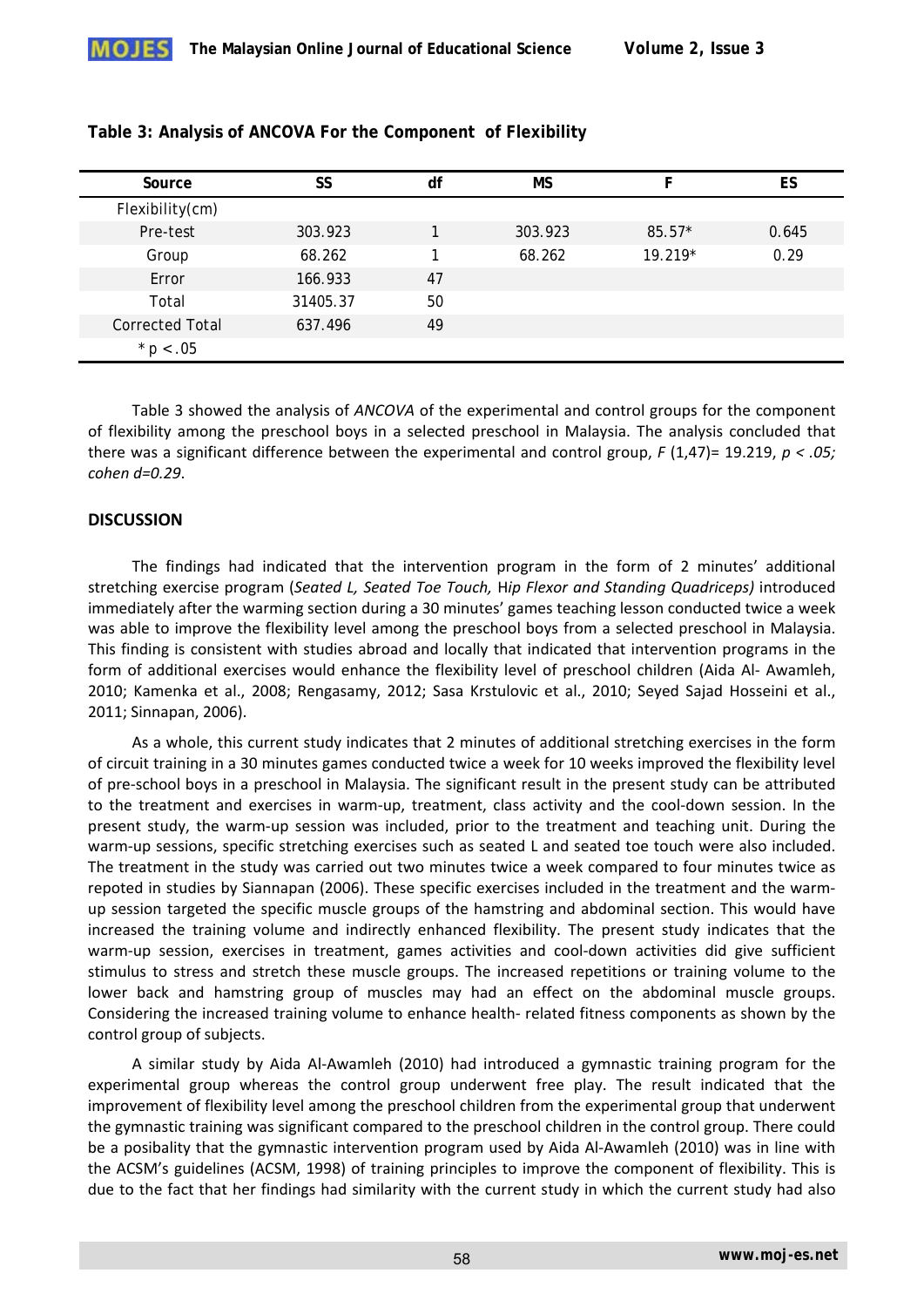

applied four exercises in a form of a circuit for two minutes complying the training principles recommended by ACSM (1998). ACSM had indicated that the static stretch needs to be maintained for 10 to 30 seconds with a repetition of 3 to 4 times per session and it should be performed at least twice a week in order to enhance the flexibility level. Thus, it can be concluded that the preschool children at the age of 6 are suitable to be exposed to the intervention programs in Malaysia.

## **CONCLUSION**

This study has proved that the intervention program in the form of 2 minutes' additional stretching exercise program (*Seated L, Seated Toe Touch,* H*ip Flexor and Standing Quadriceps)* introduced immediately after the warming section during a 30 minutes' games session conducted twice a week for 10 weeks was able to improve the flexibility level among the preschool boys from a selected preschool in Malaysia. As an effective program in enhancing flexibility level of young children, it would be an ideal option to be introduced and recommended to teachers at preschools as equipments are not needed and time could be saved. The implementation of this program could play a major role in enhancing preschool children's flexibility level as well as enabling them to move smoothly and happily in life.

## **REFERENCES**

Aida Al-Awamleh. (2010). The effectiveness of using Educational Gymnastics skills on motor capabilities and social behaviour among kindergarten children. Tesis Kedoktoran, Universiti Konstanz, Jerman.

Alter, M. J. (1988). Science of stretching. Champaign, IL: Human Kinetics.

American College of Sports Medicine. (1998). ACSM fitness book (2nd ed.). Champaign, IL: Human Kinetics.

Arjunan, R. (2006). Effectiveness of circuit training towards cardiovascular endurance among Form One students. Unpublished master's thesis, University of Malaya, Kuala Lumpur, Malaysia.

Balakrishnan, M. (2003). Keberkesanan pendidikan jasmani 80 minit sekali seminggu dalam meningkatkan tahap kecergasan fizikal berlandaskan kesihatan pelajar perempuan tingkatan empat. Tesis Sarjana Fakulti Pendidikan, Universiti Malaya: Kuala Lumpur.

Baquet, G., Berthoin, S., Gerbeaux, M., & Praagh, V. E. (2001). High- intensity aerobics training during a 10 week one- hour physical education cycle: Effects on physical fitness of adolescents aged 11 to 16. International Journal of Sports Medicine, 22, 295-300.

Bowen, J. M., Jenson, W. R., & Clark, E. (2004). School-based intervention for students with behavior problem. New York, NY: Kluwer Academic/ Plenum.

Caspersen, C. J., Powell, K. E., & Christenson, G. M. (1985). Physical activity, exercise, and physical fitness: definitions and distinctions for health-related research. Public Health Rep 1985;100:126–31.

Chua Yan Piaw. (2009). Kaedah dan Statistik Penyelidikan Buku 1: Kaedah penyelidikan. Kuala Lumpur: McGraw-Hill.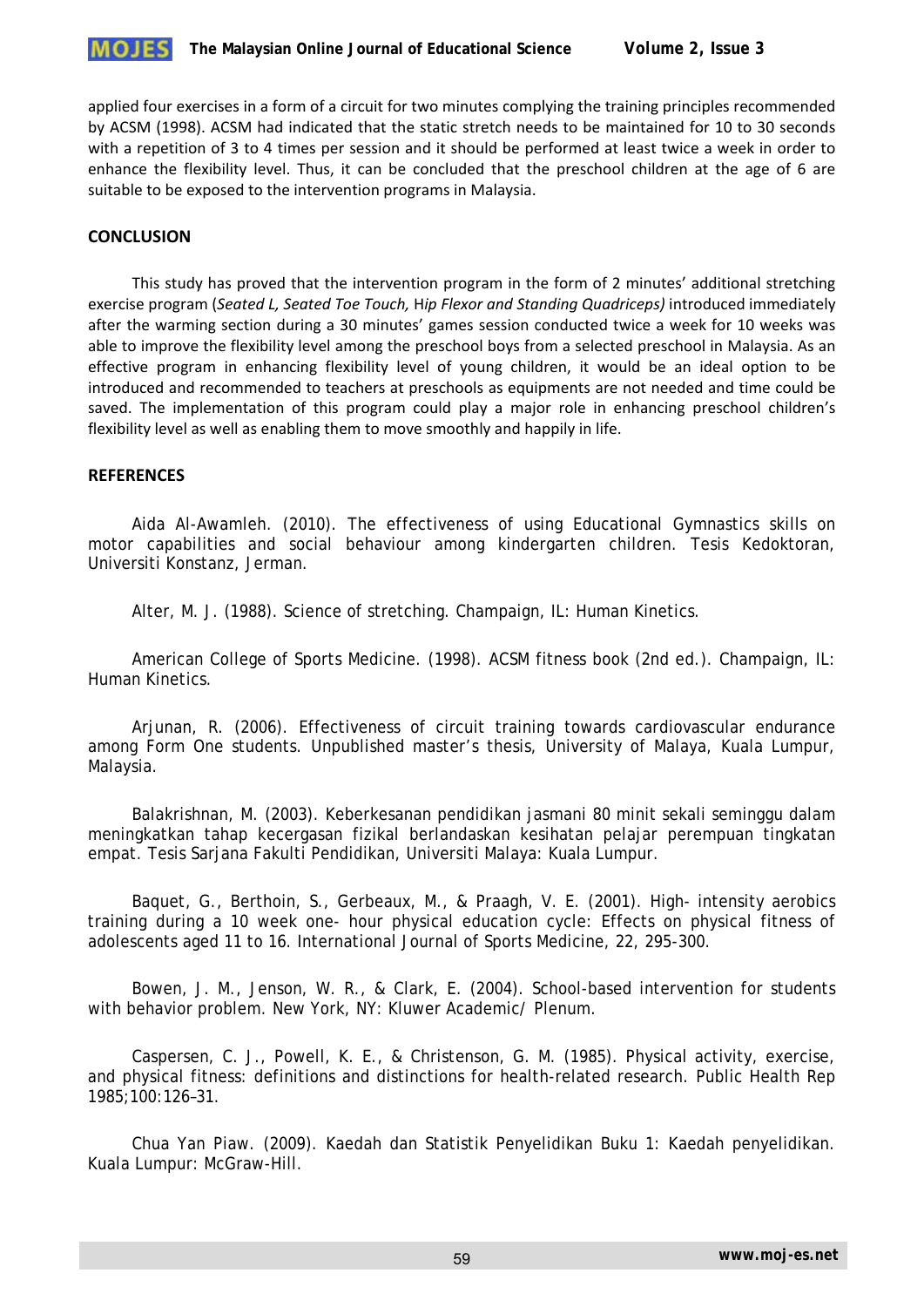Corbin, C. B., & Noble, L. (1980). Flexibility: A major component of physical fitness. The Journal of Physical Education and Recreation, 51, 23-24, 57-60.

Corbin, C. B., Lindsey, R., Welk, G. J., & Corbin, W. R. (2002). Concepts of Fitness and wellness. A comprehensive life style approaches (4th ed.) New York, NY: McGraw-Hill.

Dan, S. P., Mohd Nasir, M. T., & Zalilah, M. S. (2011). Determination of factors associated with physical activity levels among adolescents attending school in Kuantan. Malaysian Journal of Nutrition, 17(2), 175-187.

Derri, V., Nikos, A., & Petraki, C., (2004). Health related fitness and nutritional practices: Can they be enhanced in upper elementary school students? The Physical Educator, 61(1), 3-44.

Dragicevick, A. R., Hill, P. M., Hopkins, W. G., & Walker, N. P. (1987). The effects of year of physical education on physical fitness in two Auckland schools. New Zealand Journal of Health, Physical Education and Recreation, 20(1), 7 – 11.

Faigenbaum, M. S., & Pollock, M. (1999). Prescription of resistance training for health and disease. Medicine and Science in Sports and Exercise, 31(1), 38-45.

Gay, L. R. (1992). Education research: Competencies for analysis and application. Macmillan.

Gutin, B., Basch, C., Shea, S., Contento, I., DeLozier, M., Rips, J. et al. (1990). Blood pressure, fitness and fatness in 5 and 6 year old children. JAMA, 264, 1123-1127.

Gutin, B., Islam, S., Manos, S., Cucuzzo, N., Smith, C., & Stachura, M. E. (1994). Relation ofbody fat and maximal aerobic capacity to risk factors for atherosclerosis and diabetesin black and white 7 – 11 year old children. Journal of Pediatrics, 125, 847-852

Hamlin, M., Ross, J., & Sang, W. H. (2002). The effect of 16 weeks of regular physical activity on fitness levels in primary school children. Journal of Education New Zealand, 35, 45- 55.

Hatano, Y., Hua, Z. D., Jiang, I. D, Fu, F., Zhi, C. J., & Wei, S. D. (1997). Comparative studyof physical fitness of the youth in Asia.Journal of Physical Education & Recreation,3(2), 4- 11

Hetrik, A., Maziekas, M., Cole, P., & Le Mura, L. (2002). High versus low, frequency resistance training in children. Medicine Science Sports andExercise, 34(5).

Ignico, A. A. & Mahon, A. D. (1995). The effects of a physical fitness program on low fit children. Research Quarterly for Exercise and Sports, 66(1), 85-90.

Jackson, A., & Lanford, N. J. (1989). A criterion related validity of the Sit and Reach Test: Replication and extension of previous findings. Research Quarterly for Exercise and Sports, 60(4), 384-387.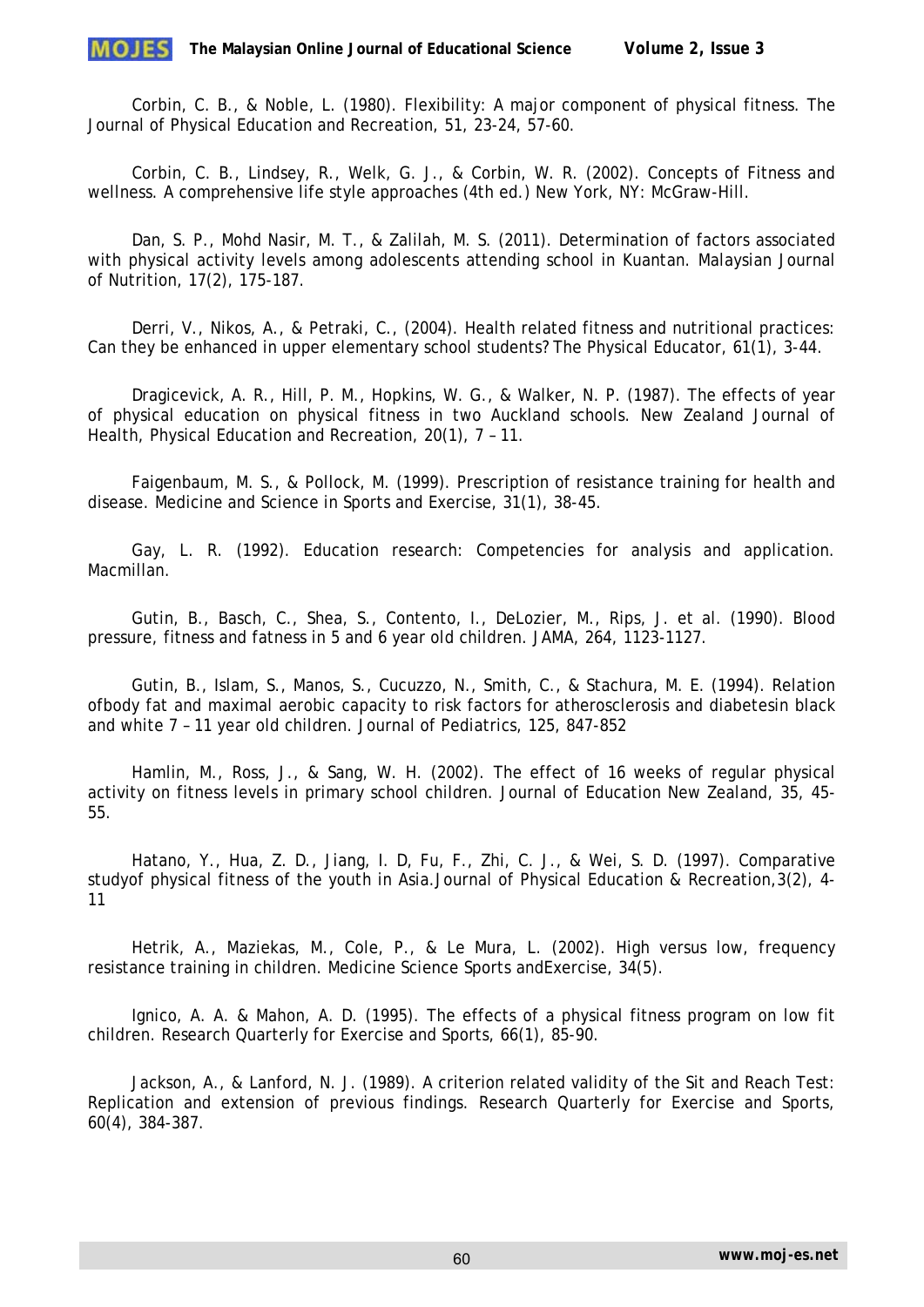

Jackson, A. W., & Baker, A. A. (1986). The relationship of the sit and reach test to criterion measures of hamstring and back flexibility in young females. Research Quarterly for Exercise and Sports, 57,183 – 186.

Kamenka, Z., Bijana, T. V., & Manuela, S. (2008). Changes In some Of The Motor Abilities Of Preschool Children. Physical Education And Sport, 6, 41-50.

Kasmini, K., Idris, M. N., Fatimah, A., Hanafiah, S., Iran, H., & Asmah Bee, M. (1997). Prevalence of overweight and obese school children aged between 7-16 years amongst the 3 major ethnic groups in Kuala Lumpur, Malaysia. Asia Pacific Journal of Clinical Nutrition, 6(3), 172-174.

Kostic, R., Miletic, D., Jocic, D., & Uzunovic, S. (2003). The influence of dance structures on the motor abilities of preschool children. Facta Universitatis, Series Physical Education and Sport, 1(9), 83-90.

Lee, C. D., Blair, S. N., Jackson, A. S. (1999) Cardiorespiratory fitness, body composition, and all-cause and cardiovascular disease mortality in men. Am J Clin Nutr 1999;69:373–80.

Lim, S. F. (2005). Penambilan nutrien, aktiviti fizikal dan status kesihatan tulang di kalangan pelajar sekolah menengah. Tesis sarjana muda, Universiti Putra Malaysia, Serdang.

Martini, F. H., & Bartholomew, E. F. (2000). Essentials of anatomy and physiology (2nd ed.). Englewood Cliffs, NJ: Prentice Hall.

McHugh, M. P., Connolly, A. J. D., Eston, R. G., Kremenic, I. J., Nicholas, S. J., & Gleim, G. W. (1999). The role of passive muscle stiffness in symptoms of exercise-induced muscle damage. Am. J. Sports Med., 27, pp. 594–599.

Mohd Majid Konting. (2009). Kaedah penyelidikan pendidikan. Kuala Lumpur: Dewan Bahasa dan Pustaka.

P. Sainz De Baranda, P. I Rodiguez, F. M Santonia, P. A Lopez, P. Andujar, V. Ferrer & A. Pastor. (2006). Effects of hamstring stretching exercises on The Toe Touch Test in elementary school children. Teviot Scientific Publications.

Palaniappan, V. (2007). Keberkesanan latihan litar terhadap kecergasan berlandaskan kesihatan di kalangan pelajar perempuan tingkatan empat. Tesis Sarjana Fakulti Pendidikan, Universiti Malaya, K. L.

Rengasamy, S. (2003). The impact of four exercises in a form of a circuit towards some health related measures among college students. Paper Presented at The 4th. International Congress of Health Physical Education Recreation Sport and Dance (ICHPER.SD – ASIA CONGRESS), Bangkok, Thailand, 20-23, March.

Rengasamy, S. (2006). The effect of regular physical education towards cardiovascular endurance. Journal of Educational Research, 26, 61-70.

Rengasamy, S. (2008). The effect of a physical fitness intervention program on healthrelated fitness components among Form Four Malaysian students. Unpublished Doctorial Thesis,University of Malaya, Kuala Lumpur, Malaysia.